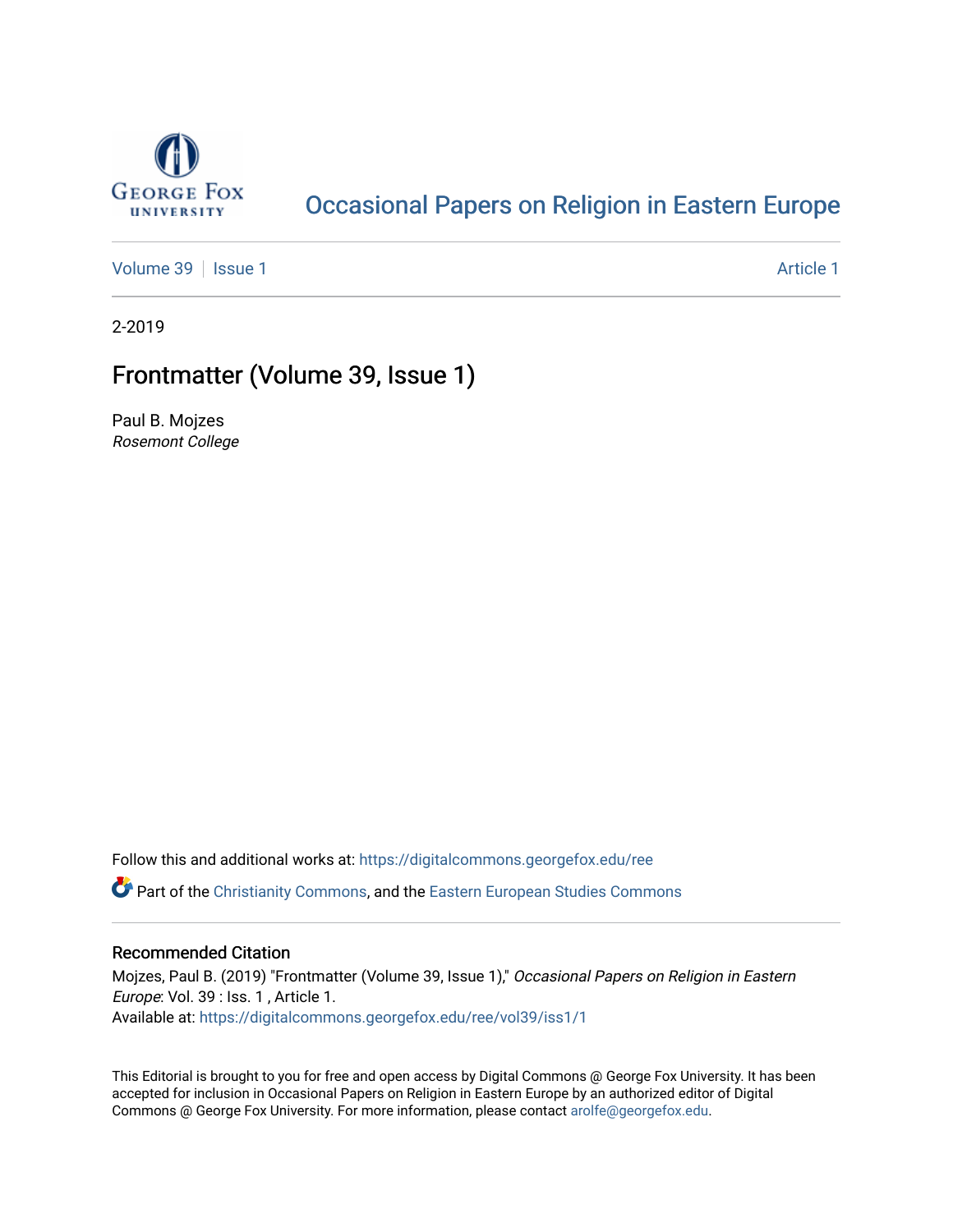# Occasional Papers on ISSN 1069-4781 Religion in Eastern Europe

**Volume XXXIX, No.1** February 2019



**A Cross-Border Founder of Baptist Churches in Northeast Europe Balkanization and Nationalism Theological Efforts of an Albanian Muslim Scholar Religious Freedom Survey of Azerbaijan 2018 Srebrenica Genocide Book Review**

> **Edited by Paul Mojzes Co-edited by Beth Admiraal**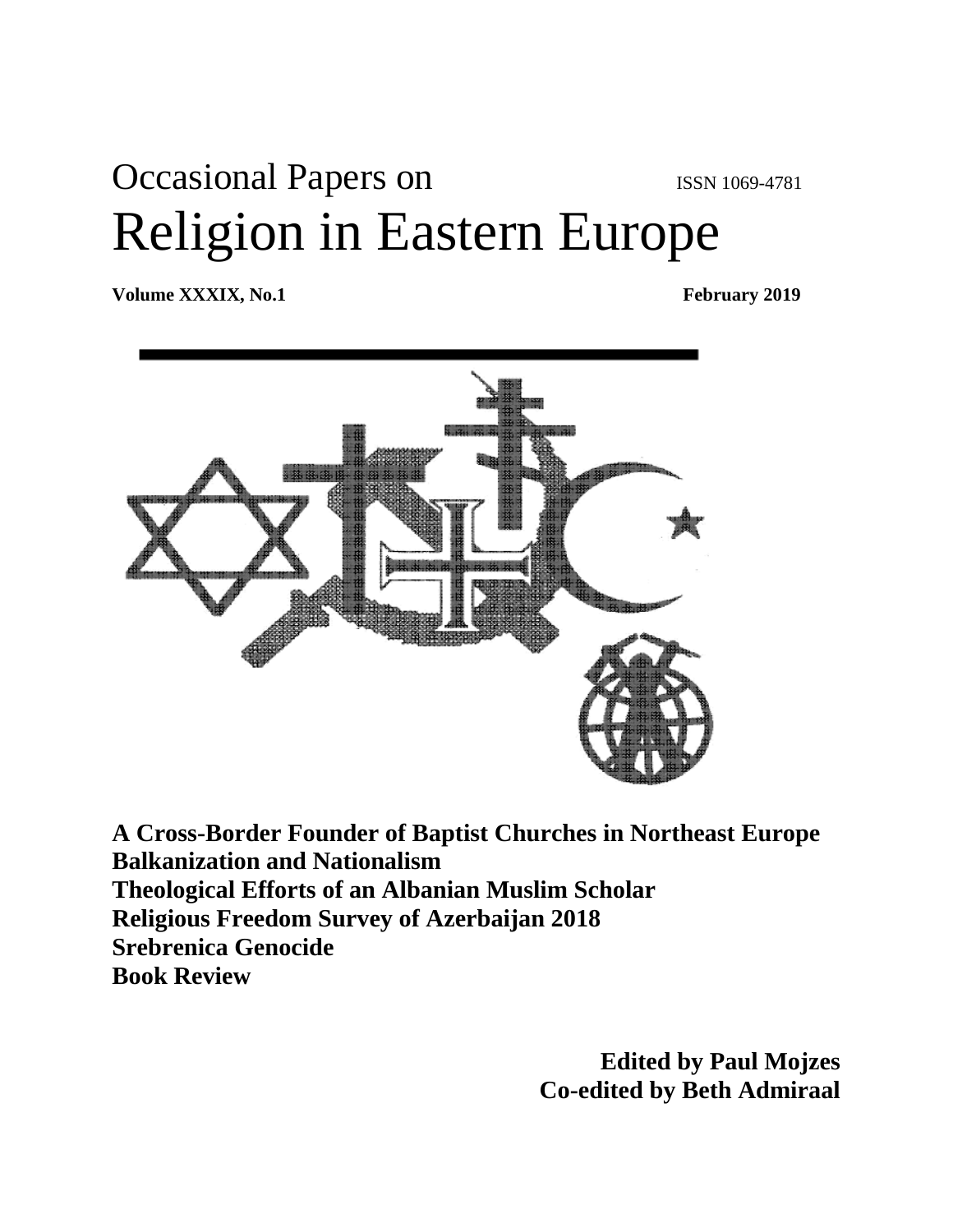# **OCCASIONAL PAPERS ON RELIGION IN EASTERN EUROPE**

**Vol. XXXIX, No. 1 (February 2019)**

**Paul Mojzes, professor emeritus, Rosemont College, Pennsylvania, Editor-in-Chief**

**Beth Admiraal, King's College, Pennsylvania, Co-Editor** 

**Paul Crego, Washington, D.C., Book Review Editor**

**Lena Van, Philadelphia, Pennsylvania, Assistant to the Editor**

**Alex Rolfe, George Fox University, Oregon, Web Editor**

**BOARD OF ADVISORY EDITORS FOR OPREE**

**Dino Abazović — University of Sarajevo, Bosnia and Herzegovina** 

**Bojan Aleksov — The School of Slavonic and East European Studies, University College, London, United Kingdom** 

**Milda Ališauskienė — Vitautas Magnus University, Kaunas, Lithuania**

**Anahit Avagyan — Matenadaran-Mashtots Institute, Yerevan, Armenia**

**David Baer — Texas Lutheran University, Texas** 

**Ismail Bardhi — Skopje, Macedonia and USA** 

**Thomas Bremer — Műnster University, Germany**

**Ružica Cacanoska — University "Ss. Cyril and Methodius," Skopje, Republic of Macedonia** 

**Caitlin Corning — George Fox University, Oregon**

- **Mark Elliott — East-West Church Report, Asbury University, Kentucky**
- **Július Filo — Evangelical Theological Faculty, Comenius University, Bratislava, Slovakia**

**Reuven Firestone — Hebrew Union College, Los Angeles, California**

**Sandu Frunzǎ — Babeș-Bolyai University, Cluj, Romania** 

**Elena Glavatskaya — Ural Federal University, Ekaterinburg, Russia** 

**Pavel Hošek — Charles University, Prague, Czech Republic**

**Angela Ilić — Ludwig-Maximilians-University, Munich, Germany** 

**Krystyna Górniak-Kocikowska — Southern Connecticut State University** 

**Tőnu Lehtsaar — University of Tartu, Estonia**

**Joseph Loya, OSA – Villanova University, Pennsylvania** 

**Svetlana Karassyova — Belarusian State University, Minsk, Belarus**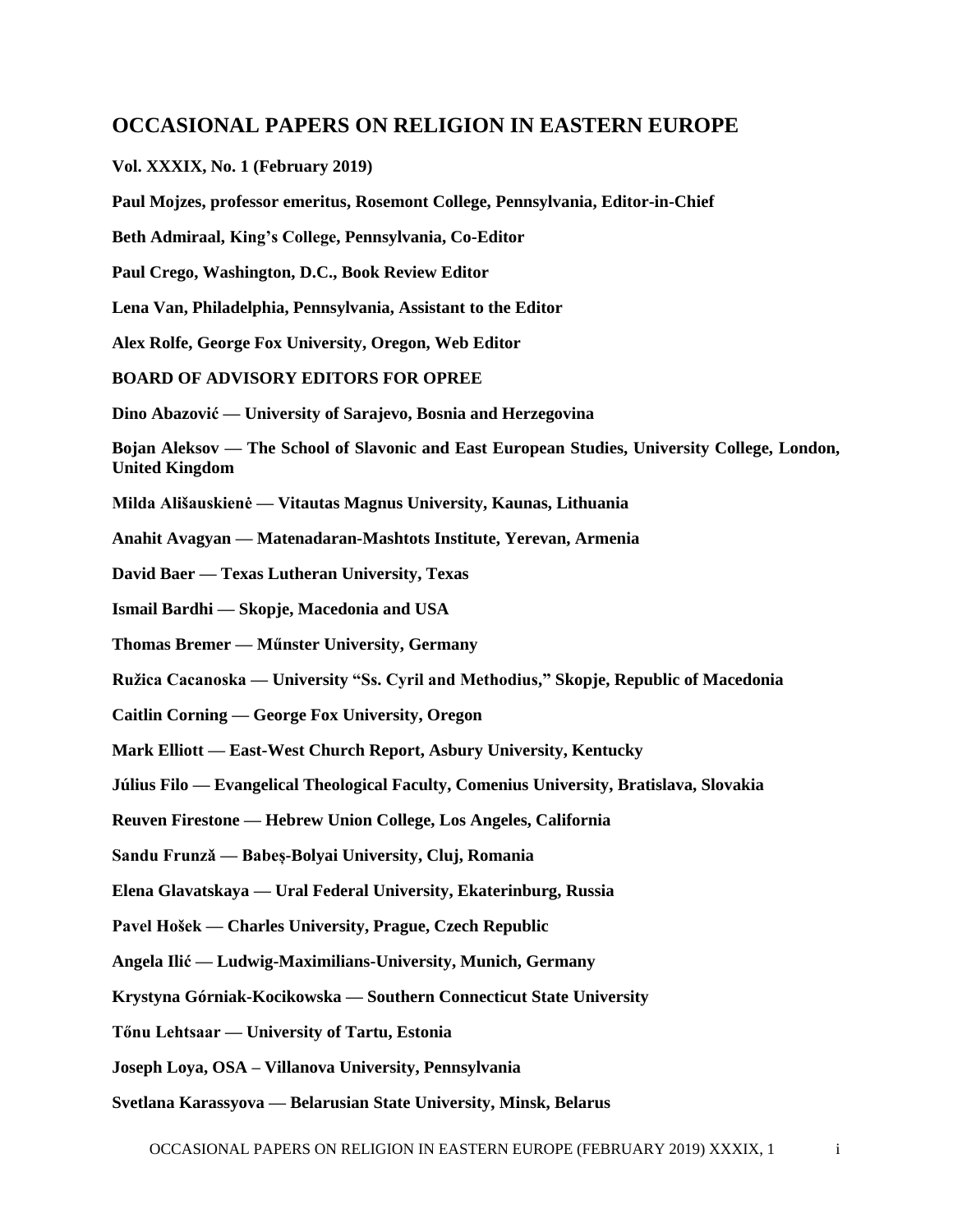**Zorica Kuburić — University of Novi Sad, Serbia** 

**András Máte-Tóth — University of Szeged, Hungary** 

**Ina Merdjanova — Bulgaria and Trinity College, Dublin, Ireland** 

**Tamta Mikeladze — Georgia State University, Tbilisi, Georgia**

**Ines Murzaku, --- Seaton-Hall University, New Jersey** 

**Ĺubomir Martin Ondrášek — Chicago, Illinois**

**James Payton — Redeemer University College, Canada** 

**Vjekoslav Perica — University of Rijeka, Croatia** 

**Walter Sawatsky — Anabaptist Mennonite Biblical Seminary, Indiana**

**Zilka Šiljak — Bosnia & Herzegovina and Stanford University, California**

**Valdis Teraudkalns — University of Latvia**

**Mitja Velikonja — University of Ljubljana, Slovenia**

**Miroslav Volf — Yale Divinity School, Connecticut** 

#### **William Yoder — independent journalist in Russia**

For permission to reprint please contact the editor, the author, and acknowledge the source of publication. To contact the editor write to Professor Paul Mojzes, 603 Gages Ln., West Chester, PA 19382, U.S.A. or email him at pmojzes@rosemont.edu. Tel. 610-696-2425 or 561-624-2496.

All issues of OPREE beginning with Vo. 1, No. 1 (1981) to the current one is available without charge on the OPREE Webpage:<http://digitalcommons.georgefox.edu/ree/> curtesy of the George Fox University Library under the leadership of its Librarian Alex Rolfe.

## **Table of Contents**

## *Peer Reviewed Papers*

| <b>Üllas Linder, "Adam Reinhold Schieve---A Cross-Border Man of Faith: A Baptist</b><br>Trailblazer in Estonia, Poland, Ukraine, Germany, and Russia" |    |
|-------------------------------------------------------------------------------------------------------------------------------------------------------|----|
| <b>Explorations and Reports</b>                                                                                                                       |    |
| Vjekoslav Perica, "Hundred Years Since Yugoslavia's Birth: Lesson on Nationalism,<br><b>Balkanization, and Religion in Europe's Periphery"</b>        | 40 |
| Ismail Bardhi, "The Theological Effort of Hafiz Ali of Korcha"                                                                                        | 51 |
| Felix Corley and John Kinahan, "Azerbaijan: Religious Freedom Survey, 2018"                                                                           | 61 |
| Rusmir Mahmutćehajić, "Supporting a Canadian Proposal to Declare Srebrenica<br><b>Genocide Denial Illegal"</b>                                        | 94 |